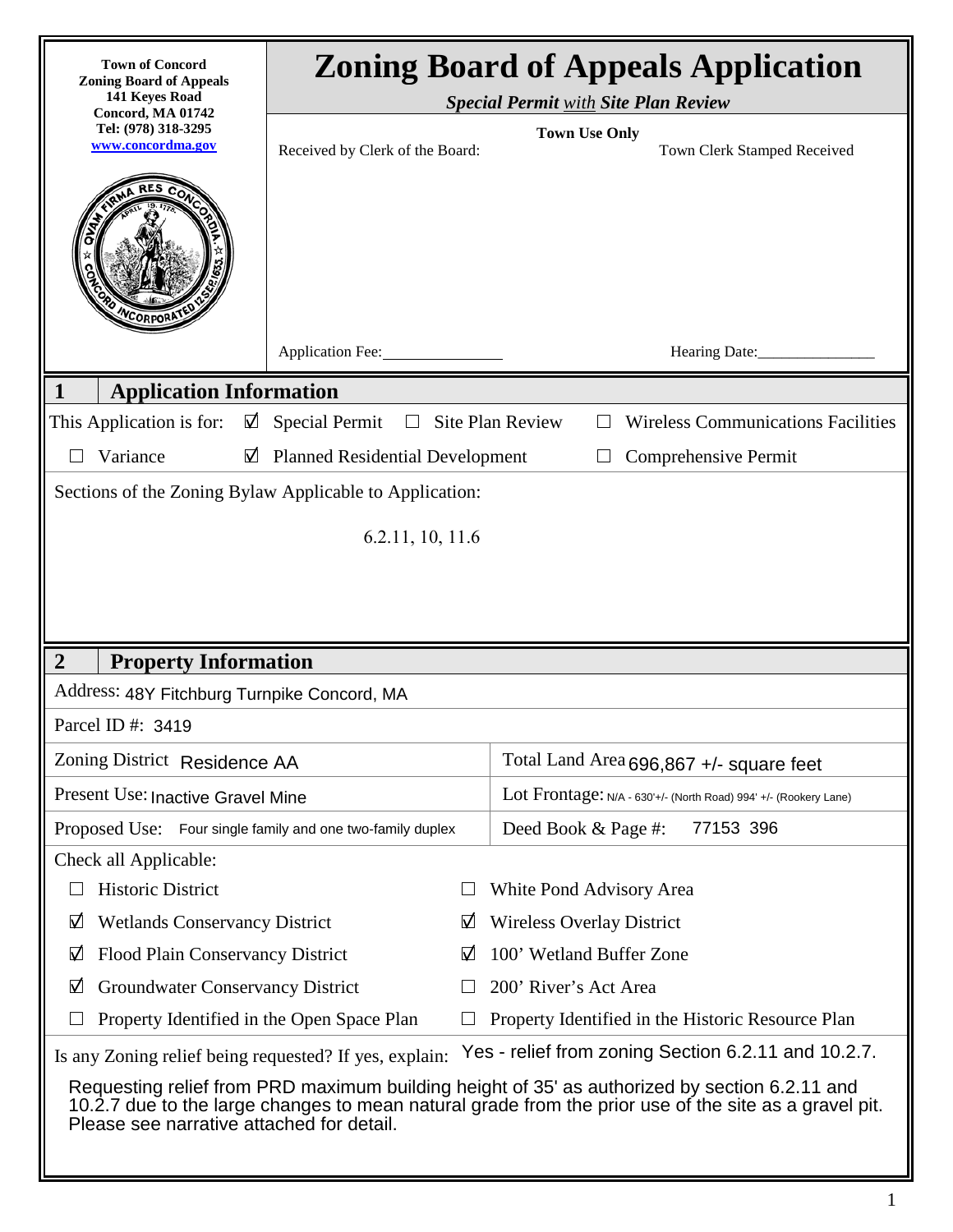## **3 Proposed Project** Provide a brief narrative of the project description: This is a proposed Planned Residential Development (PRD) which allows by special permit the development of four (4) single family homes and one (2) two-family duplex to be served by a private driveway. two-family duplex to be served by a private driveway. The open space portion of the land plan preserves the natural environment. The land used for the single family homes has been previously mined for gravel by the Town of Sudbury leaving the property clear. Access will be from Fitchburg Turnpike, to Cold Brook Drive to Rookery Lane. Electric will be provided by Concord Municipal Light and Power. Water will be provided by the Sudbury Water District.

Wastewater will be served by six private septic systems.

Homes include:

One two family duplex consisting of two four bedroom floorplans with two car attached garages.

Four single family home floorplans with three car attached garages. Multiple floorplan options are to be offered to a purchaser rather than build the homes on speculation.

All homes will be designed to accept solar and wired for electric vehicle charging.

Energy star appliances

| Ground Coverage by Buildings and Pavement |  |                                |           | Gross Floor Area (GFA) (6'8" in height or greater)                                             |  |  |
|-------------------------------------------|--|--------------------------------|-----------|------------------------------------------------------------------------------------------------|--|--|
| Existing:                                 |  | None - vacant <del>ta</del> nd | % of Site | None - vacant land<br>Existing:                                                                |  |  |
| <b>Additional Proposed:</b>               |  |                                | % of Site | Additional Proposed: 30,360 to 34,440                                                          |  |  |
| <b>Total Proposed:</b>                    |  |                                | % of Site | 30,360 to 34,440                                                                               |  |  |
| Breakdown of proposed use(s) by GFA       |  |                                |           |                                                                                                |  |  |
| Use:<br>M-plan two family                 |  |                                |           | GFA: See narrative introduction for breakdown                                                  |  |  |
| Use:<br>W-Plan                            |  |                                |           | GFA: See narrative introduction for breakdown                                                  |  |  |
| C-Plan<br>Use:                            |  |                                |           | GFA: See narrative introduction for breakdown                                                  |  |  |
| H-Plan<br>Use:<br>K-Plan                  |  |                                |           | GFA: See narrative introduction for breakdown<br>GFA: See narrative introduction for breakdown |  |  |
|                                           |  |                                |           |                                                                                                |  |  |

Describe in terms of any other units of measurement the use of occupancy of the building(s) such as maximum seating capacity, number of employees, number of tables, etc...:

N/A - All buildings will be residential.

Effect of the project on public services, such as water, sewer, schools, police, fire, waste disposal, and recreational facilities:

The increase of six dwellings will require an increase in police, fire and other public services from the town of Concord.

Water will be provided by the Sudbury Water District.

No impact on town sewer as private septic will be used.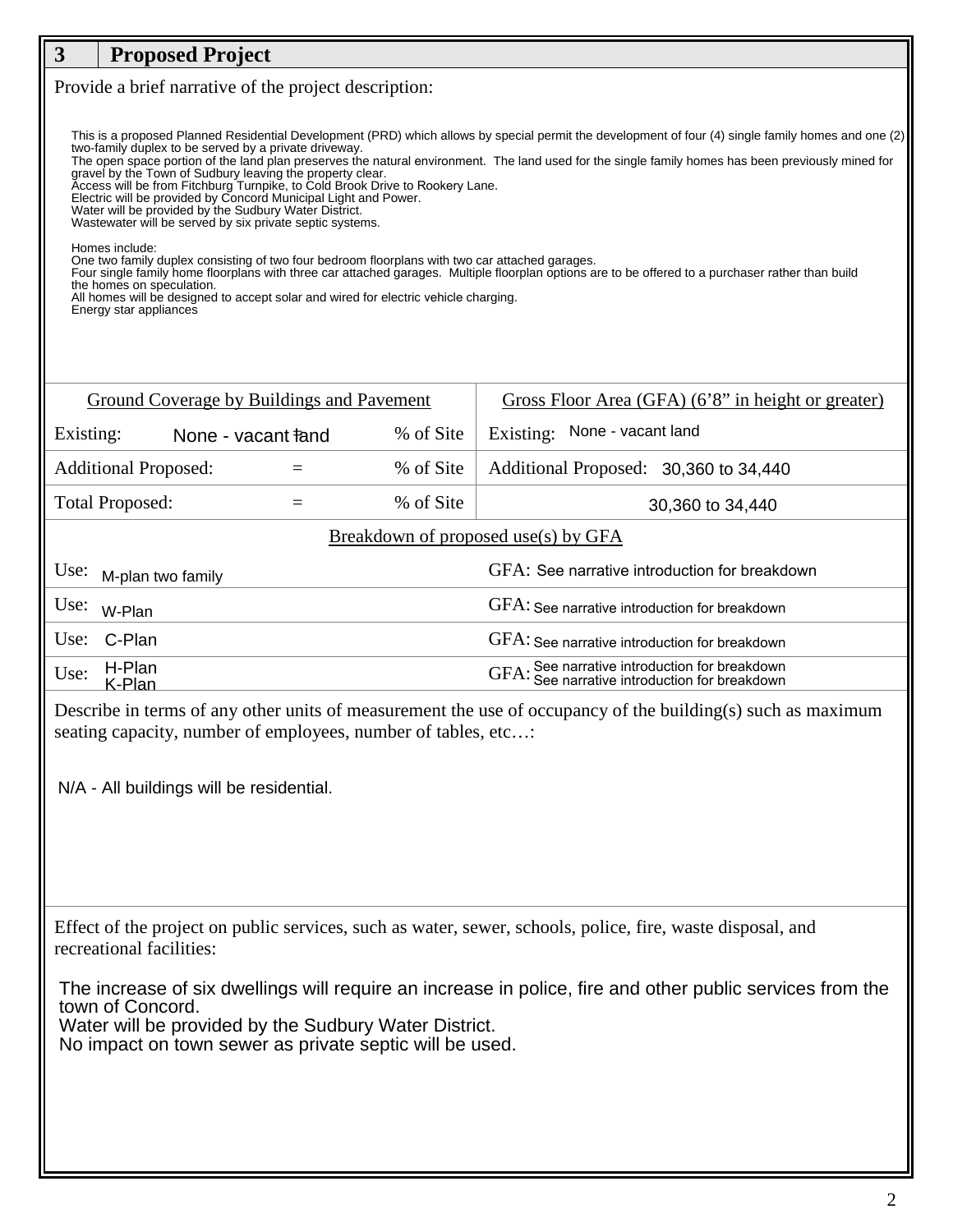| $\overline{\mathbf{4}}$<br><b>Supplemental Information</b>                                                                                            |                                                        |  |  |  |
|-------------------------------------------------------------------------------------------------------------------------------------------------------|--------------------------------------------------------|--|--|--|
| <b>Parking Spaces</b>                                                                                                                                 | <b>Loading Spaces</b>                                  |  |  |  |
| % of Site<br>Existing: zero spaces<br>$=$                                                                                                             | Existing:<br>N/A                                       |  |  |  |
| Additional Proposed: 28<br>% of Site<br>$=$                                                                                                           | Additional Proposed: N/A                               |  |  |  |
| % of Site<br><b>Total Proposed:</b><br>28<br>$=$                                                                                                      | Total Proposed: N/A                                    |  |  |  |
| How many vehicles are used for business and parked on site: none                                                                                      |                                                        |  |  |  |
| Estimated traffic flow within the Site                                                                                                                | Estimated traffic flow on streets adjacent to the Site |  |  |  |
| A.M. Peak:<br>1                                                                                                                                       | A.M. Peak:<br>3                                        |  |  |  |
| P.M. Peak:<br>$\overline{4}$                                                                                                                          | $\overline{2}$<br>P.M. Peak:                           |  |  |  |
| Proposed Water Supply: Sudbury Water District                                                                                                         | If Town water, estimated demand (gals/day):            |  |  |  |
| Are water conservation measures provided?                                                                                                             | $\boxtimes$ Yes<br>N <sub>o</sub><br>П                 |  |  |  |
| If Yes, explain: Low flow toilets, sinks, and appliances are proposed within the six homes.                                                           |                                                        |  |  |  |
| Proposed Sewage Disposal: Private Septic                                                                                                              | If Town sewer, estimated demand (gals/day):            |  |  |  |
| Amount of grading (cubic yards):                                                                                                                      | fill<br>cut<br>9,817                                   |  |  |  |
| Will the project require the removal of soils from the site?                                                                                          | $NO \sqrt{}$                                           |  |  |  |
| If Yes, how many cubic yards and where is soil being relocated:<br>See narrative with detail on cut and fill calculations.                            |                                                        |  |  |  |
| $\boxtimes$ Yes<br>Does Project require the removal of any trees greater than 2' or major screening vegetation?<br>$\Box$ No                          |                                                        |  |  |  |
| If Yes, explain:<br>Former gravel mine. Most trees have been clear cut from site.                                                                     |                                                        |  |  |  |
| Is work located within?<br>$25'$ or<br>$\boxtimes$ 100' of a wetland<br>200' of a river or stream<br>and/or<br>$\Box$<br>$\Box$                       |                                                        |  |  |  |
| If Yes, explain how and what measures are taken to mitigate impacts:                                                                                  |                                                        |  |  |  |
| The applicant will install siltation barriers and whatever additional mitigation measures as<br>required by the Concord Natural Resources Commission. |                                                        |  |  |  |
| Has a permit been applied for under M.G.L. Chapter 131 Wetlands Protection Act?                                                                       | $\boxtimes$ No<br>Yes<br>$\Box$                        |  |  |  |